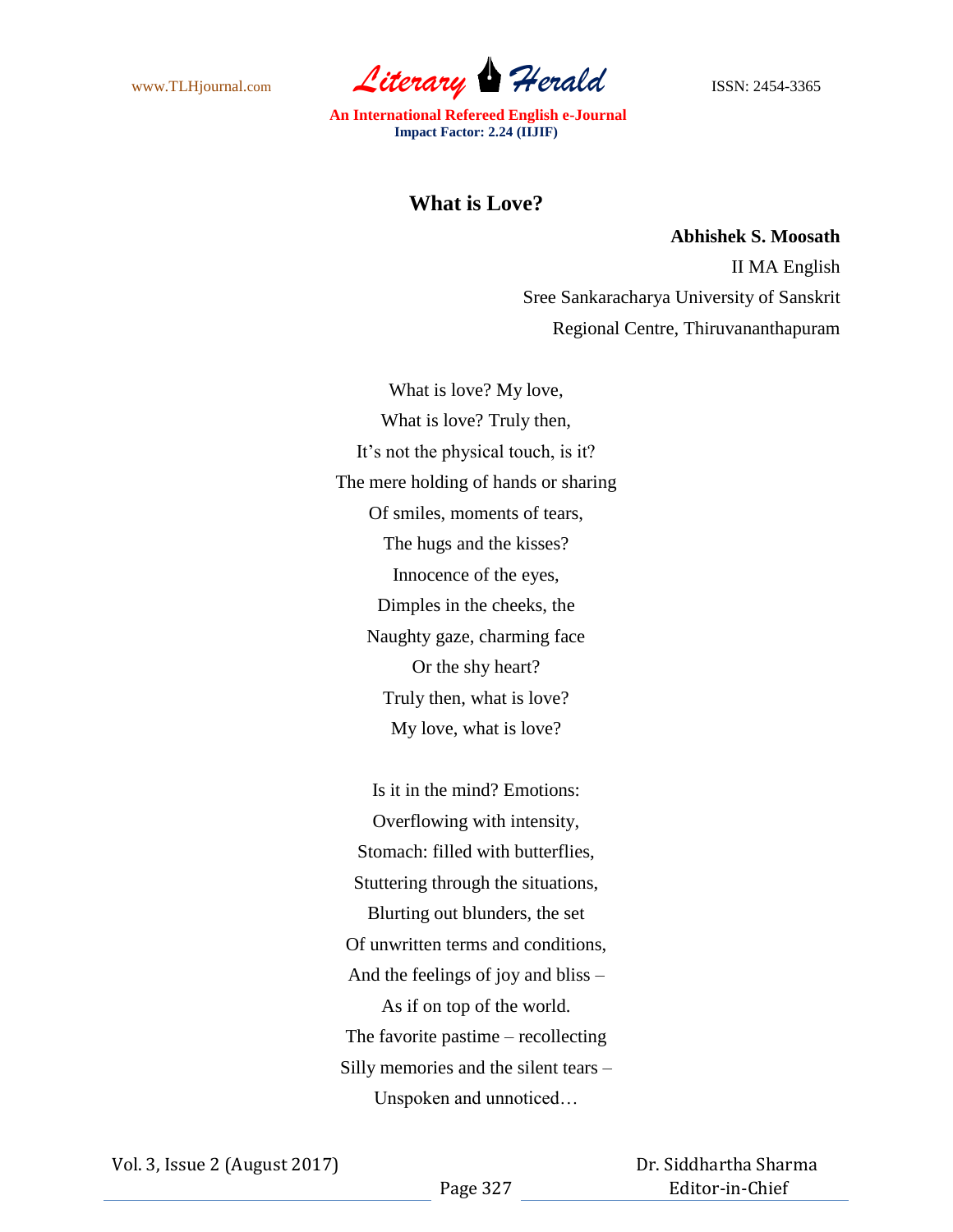

> Truly then, what is love? My love, what is love?

Is it filled with passion? Desire, Frowned upon by society. Kissing and biting, hugging and playing Which turns to lust, living the moment, Pleasure learnt only by experience – The sexual workout of the body, Sweating and breathing heavily. Is this the real meaning of love? Marriage merely an institution To exercise this experience lawfully, Where everyone follows suit. Truly then, what is love? My love, what is love?

Isn't it a spiritual odyssey? Or A hypothetical concept, construct? Intellectual and psychological – the 'Connection'. Conversations and secrets, Shared, mistakes, confessed. Telepathy, The game of thoughts, the psychic Change, the spiritual influence, The growth – of mind, of thought, Of perspectives – the wider view of the Horizon. Understanding the truth – The real, forbidden truth. Truly then, what is love? My love, what is love?

 Dr. Siddhartha Sharma Editor-in-Chief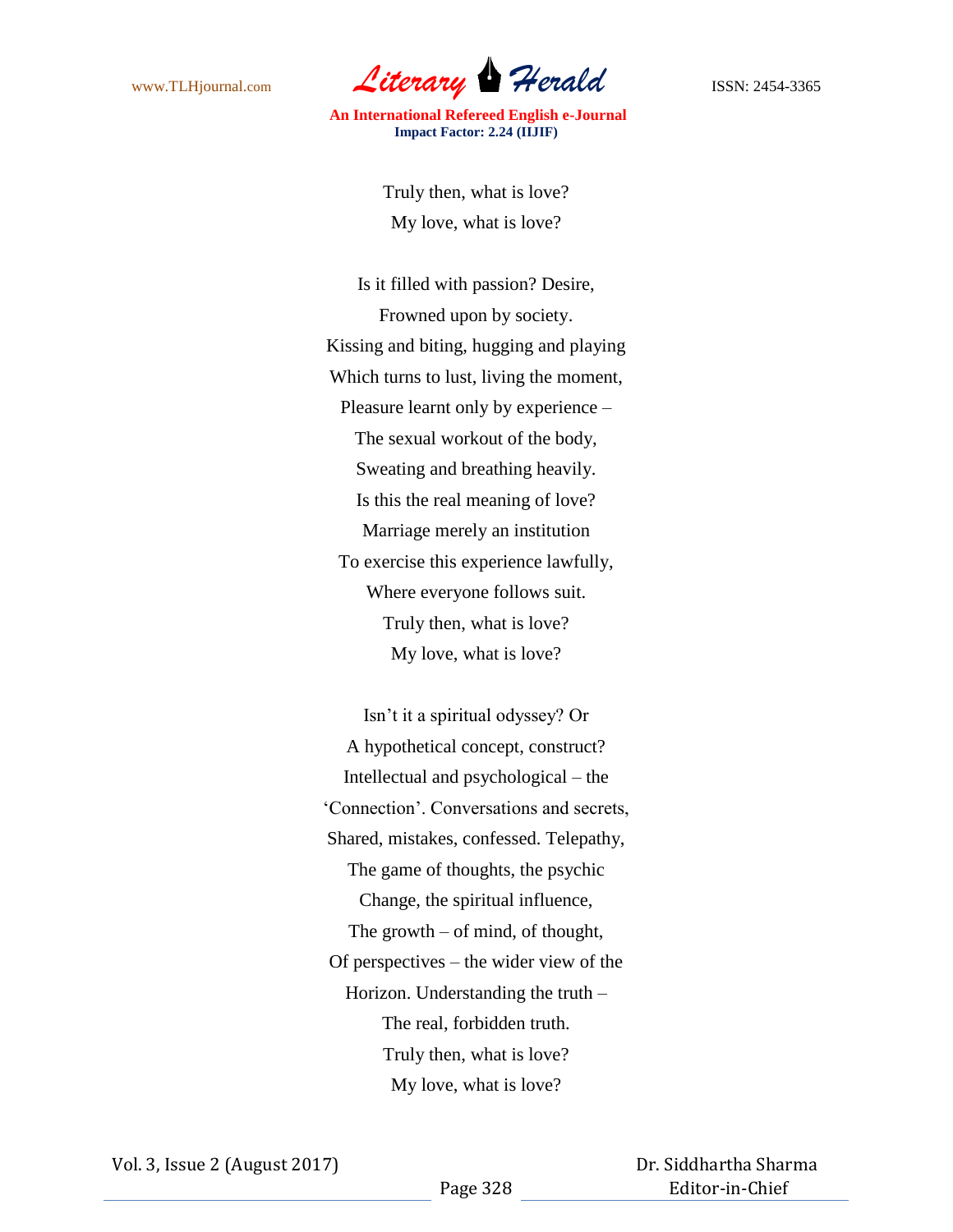www.TLHjournal.com *Literary Herald* ISSN: 2454-3365

## **Bestfriend**

**Abhishek S. Moosath** II MA English Sree Sankaracharya University of Sanskrit Regional Centre, Thiruvananthapuram

Best friend, thou art my crush! And when thy gaze beholds mine, A mysterious ecstatic lush Of flowers in my garden of thine.

Best friend, thou maketh me alive! Thy queries, ideals and reflections, The nectar and honey of the beehive, And us together – contrary perfections.

Best friend, cease this agony! In thy thunderstorms, I nothing But a flower fragile, ivory and ebony Be thee and me, thy shade art everything.

Best friend, aren't I thine? Me cannot fathom, thy love… Thou art my mysterious self – unfulfilled, mine Other side. Thee in my life – a dove.

Best friend, thy choice – love

 Dr. Siddhartha Sharma Editor-in-Chief

Page 329